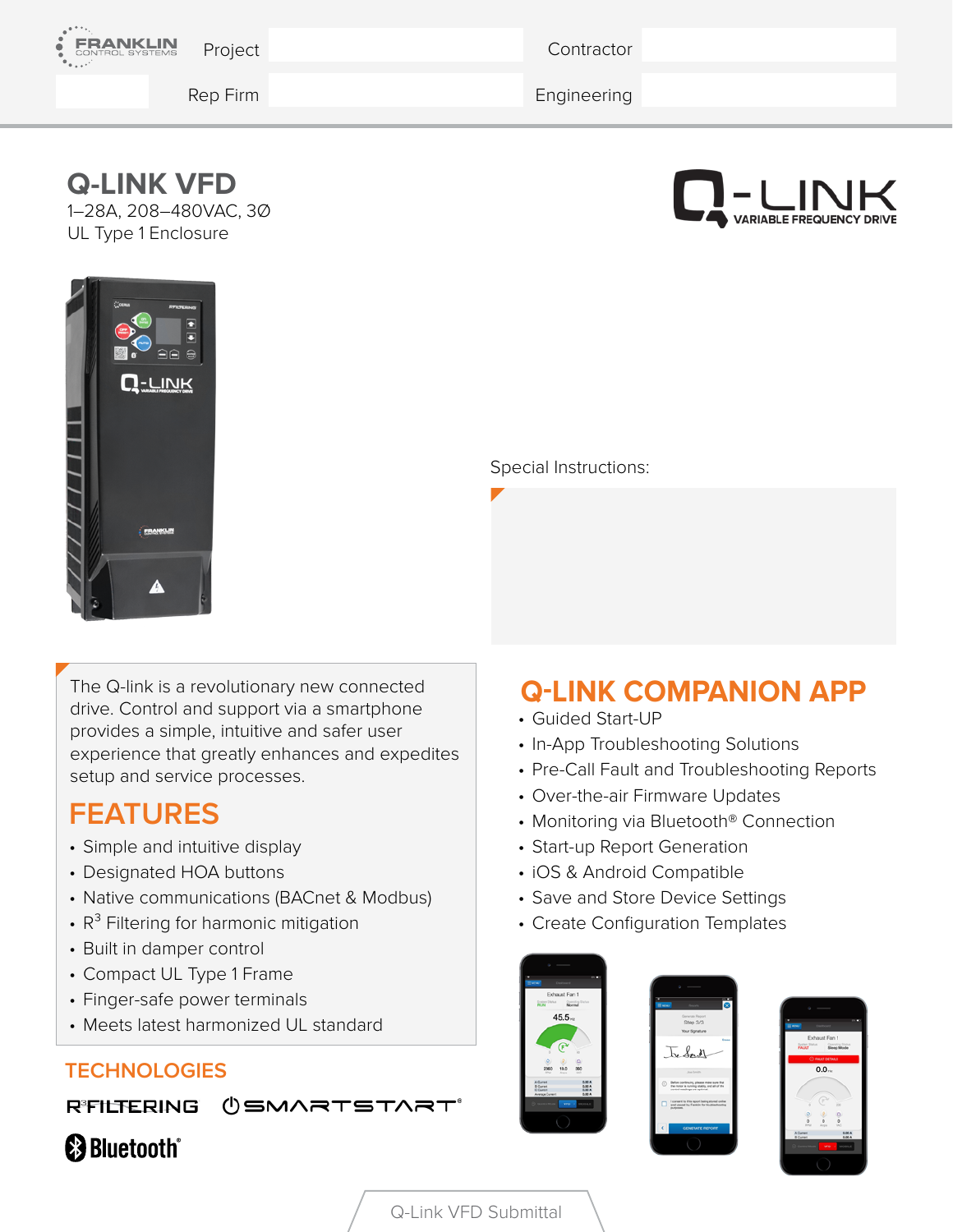**Contractor** 

**ANKLIN** 

Date Rep Firm Rep Firm Engineering

# Sizing Information Table

#### **Q-Link Variable Frequency Drive** - 3-Phase

| 208 VAC       | 230 VAC        | 380-480 VAC | <b>FLA</b> | <b>Part Number</b> |  |
|---------------|----------------|-------------|------------|--------------------|--|
| HP            | HP             | HP          |            |                    |  |
| 0.5           | 0.5            |             | 3          | <b>QLNK-003-DV</b> |  |
|               |                | 3           | 5          | QLNK-005-DV        |  |
| $\mathcal{P}$ | $\mathcal{P}$  | 5           | 9          | QLNK-009-DV        |  |
| 3             | 3              | 7.5         | 12         | QLNK-012-DV        |  |
| 5             | 5              | 10          | 17         | QLNK-017-DV        |  |
| 5             | 7.5            | 15          | 24         | $QLNK-024-DV$      |  |
| 7.5           | 1 <sup>O</sup> | 20          | 28         | QLNK-028-DV        |  |



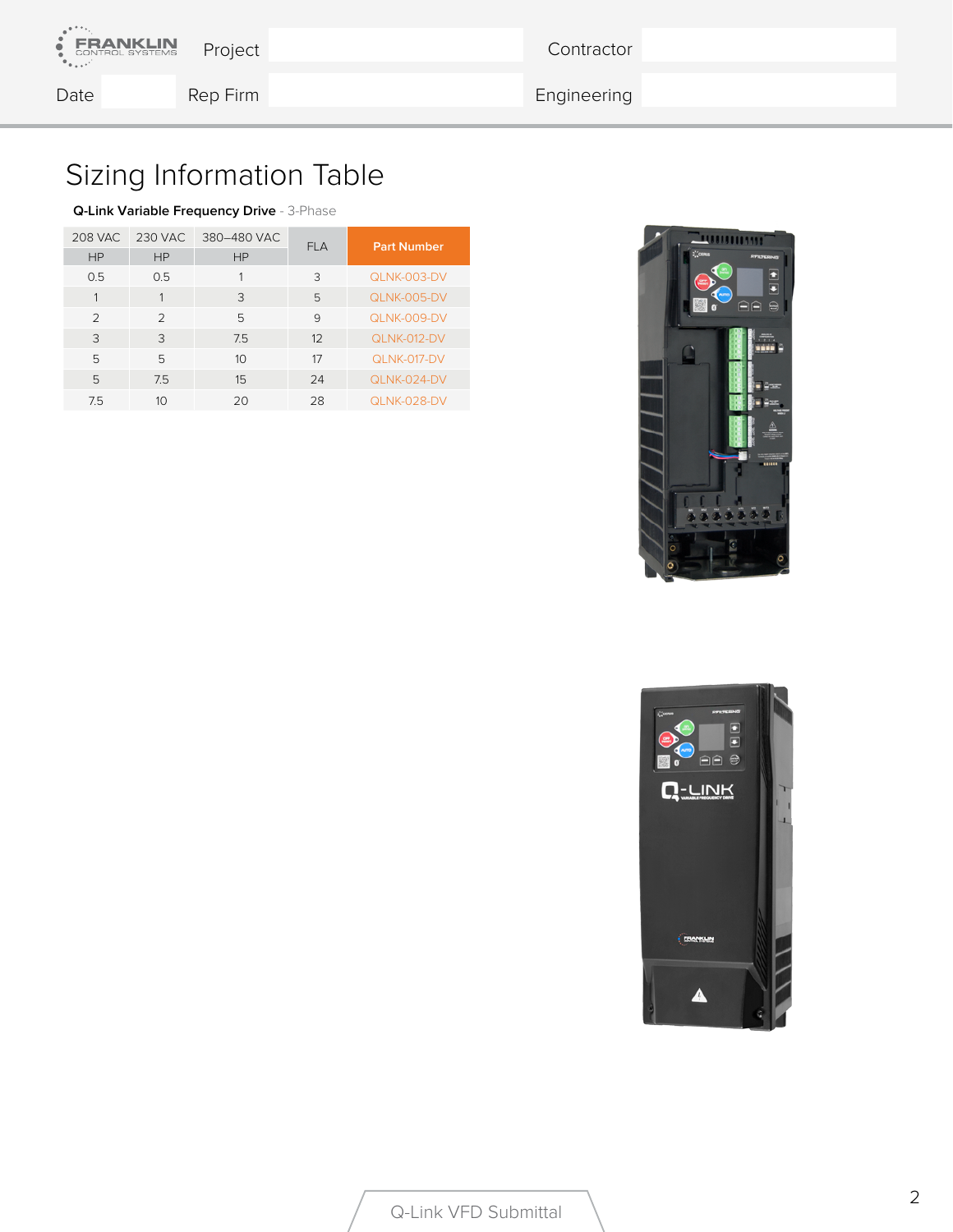

**Contractor** 

Date Rep Firm Rep Firm Engineering

# SUBMITTED EQUIPMENT SCHEDULE

| QTY | Part $#$ | HP | Voltage | Phase | Tag |
|-----|----------|----|---------|-------|-----|
|     |          |    |         |       |     |
|     |          |    |         |       |     |
|     |          |    |         |       |     |
|     |          |    |         |       |     |
|     |          |    |         |       |     |
|     |          |    |         |       |     |
|     |          |    |         |       |     |
|     |          |    |         |       |     |
|     |          |    |         |       |     |
|     |          |    |         |       |     |
|     |          |    |         |       |     |
|     |          |    |         |       |     |
|     |          |    |         |       |     |
|     |          |    |         |       |     |
|     |          |    |         |       |     |
|     |          |    |         |       |     |
|     |          |    |         |       |     |
|     |          |    |         |       |     |
|     |          |    |         |       |     |
|     |          |    |         |       |     |
|     |          |    |         |       |     |
|     |          |    |         |       |     |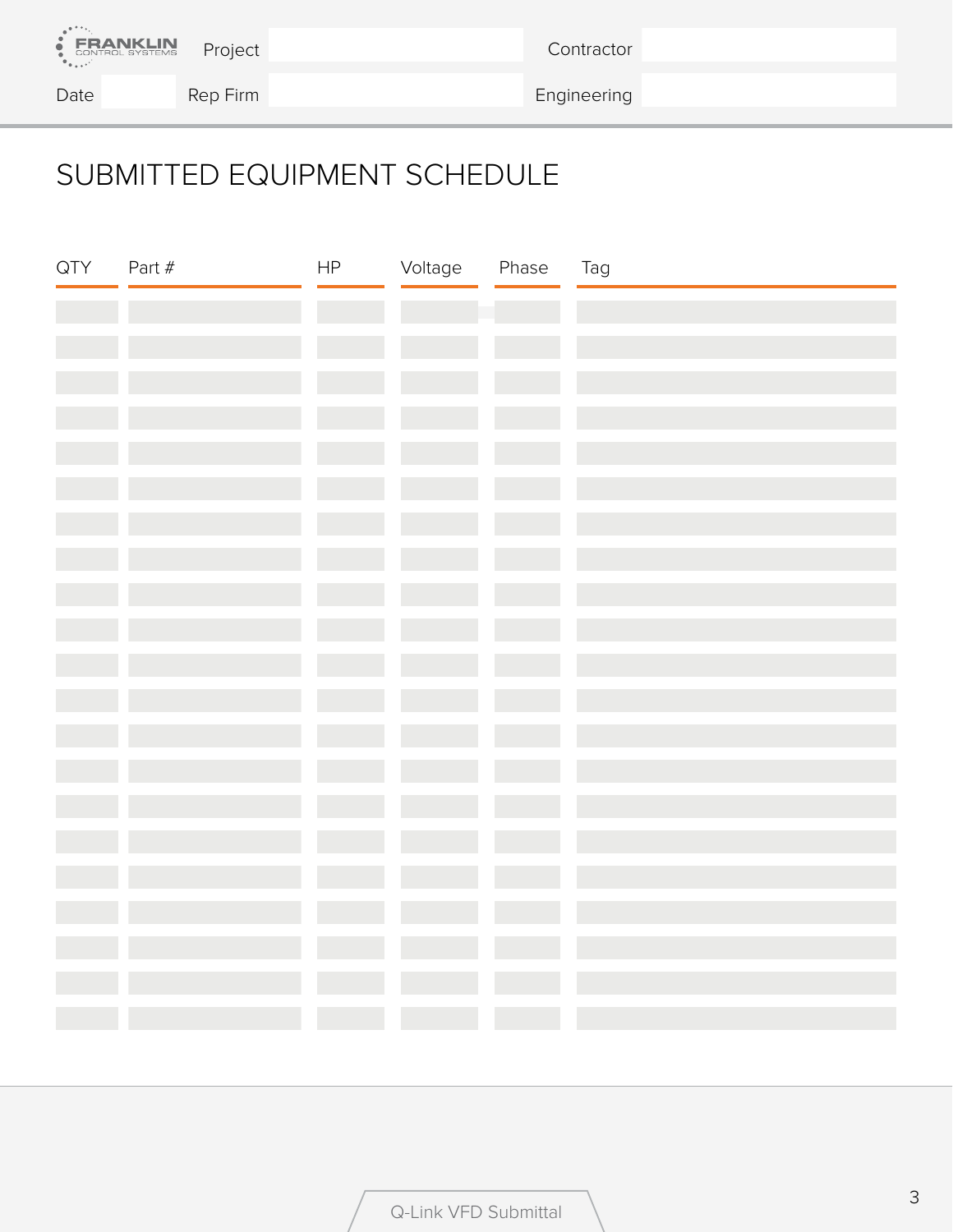

**Contractor** 

Date Rep Firm Rep Firm Engineering

| <b>Q-Link Specification Table</b> |                                  |                                                                                                                                                                                                                                                                                                                                                                                |
|-----------------------------------|----------------------------------|--------------------------------------------------------------------------------------------------------------------------------------------------------------------------------------------------------------------------------------------------------------------------------------------------------------------------------------------------------------------------------|
|                                   |                                  | Voltage (V) Three phase, 208–480V (-10%, +15%)                                                                                                                                                                                                                                                                                                                                 |
|                                   | Frequency (Hz)                   | 50~60Hz (±5%)                                                                                                                                                                                                                                                                                                                                                                  |
| Input ratings                     |                                  | Efficiency >=98%, Full Load and Full Voltage                                                                                                                                                                                                                                                                                                                                   |
|                                   | Input Power Factor >.99          |                                                                                                                                                                                                                                                                                                                                                                                |
|                                   |                                  | Current   1-28A (208-460V)                                                                                                                                                                                                                                                                                                                                                     |
|                                   |                                  |                                                                                                                                                                                                                                                                                                                                                                                |
| <b>Output ratings</b>             |                                  | Voltage (V) 0-100% of Supply Voltage                                                                                                                                                                                                                                                                                                                                           |
|                                   | Frequency (Hz)                   | 0 <sup>~</sup> 240Hz                                                                                                                                                                                                                                                                                                                                                           |
|                                   | Control method                   | V/F Scalar Pulse Width Modulation                                                                                                                                                                                                                                                                                                                                              |
|                                   | Carrier Frequency                | 2kHz - 10kHz, 0.1kHz resolution, Default 2.5kHz                                                                                                                                                                                                                                                                                                                                |
| Control                           | Output Frequency Resolution      | 0.01Hz                                                                                                                                                                                                                                                                                                                                                                         |
|                                   | Frequency Setting Accuracy       | Digital: 0.01 % of Max. Output Frequency Analog: 1 % of Max. Output Frequency                                                                                                                                                                                                                                                                                                  |
|                                   | V/F ratio                        | Linear, Square Pattern                                                                                                                                                                                                                                                                                                                                                         |
|                                   | Overload Capacity   110% for 60s |                                                                                                                                                                                                                                                                                                                                                                                |
|                                   |                                  | Operation Method OLED display and keypad, HOA buttons, Terminals, Bluetooth® mobile app, Communications                                                                                                                                                                                                                                                                        |
|                                   |                                  | Programming Method  OLED display and keypad, Bluetooth® mobile app, Communications                                                                                                                                                                                                                                                                                             |
|                                   | <b>PID</b>                       | Standard                                                                                                                                                                                                                                                                                                                                                                       |
|                                   | Communications Interface         | Physical (RS-485, Bluetooth®)                                                                                                                                                                                                                                                                                                                                                  |
| <b>Operation</b>                  |                                  | Protocols (Native BACnet MS/TP Modbus RTU)"                                                                                                                                                                                                                                                                                                                                    |
|                                   | Logging                          | Faults/Alarms/Parameter Changes - w/ Real Time & Date)                                                                                                                                                                                                                                                                                                                         |
|                                   |                                  | Indication 3 LEDs: Hand, Off, Auto                                                                                                                                                                                                                                                                                                                                             |
|                                   | <b>Operation Functions</b>       | Frequency Limit / Skip Frequencies / Reverse Rotation Prevention / Auto Restart / Flying Start / Damper Control / Motor<br>Pre-Heat / Torque Boost / Stall Prevention / DC Trip Prevention / DC Braking / DC Start / Analog Signal Loss / Auto Bypass<br>(Bypass models only) / Fireman's Override / Auto Fault Restart                                                        |
|                                   |                                  | Count   4 configurable (NO or NC)                                                                                                                                                                                                                                                                                                                                              |
| <b>Dry Inputs</b>                 | Programmable Inputs              | None / Enable / Fireman's Override / Speed- A / Speed- B / Setpoint-A / Setpoint-B / Damper LSW / Flow Switch / External<br>Trip / Run Forward / Run Reverse / 2nd Acc/Dec Time / 3-Wire Start / 3-Wire Stop / HOA Auto / HOA Hand<br>Shutdown / Fault Reset / Bypass / Switch 1A to 2A/3A                                                                                     |
|                                   |                                  | Logic PNP or NPN                                                                                                                                                                                                                                                                                                                                                               |
|                                   |                                  | Voltage Level 24 VDC, 5mA Max                                                                                                                                                                                                                                                                                                                                                  |
|                                   |                                  | Count 2 configurable                                                                                                                                                                                                                                                                                                                                                           |
| <b>Wet (Voltage) Inputs</b>       | Programmable Inputs              | None / Enable / Fireman's Override / Speed- A / Speed- B / Setpoint-A / Setpoint-B / Damper LSW / Flow Switch / External<br>Trip / Run Forward / Run Reverse / 2nd Acc/Dec Time / 3-Wire Start / 3-Wire Stop / HOA Auto / HOA Hand / Shutdown /<br>Fault Reset / Bypass / Switch 1A to 2A/3A                                                                                   |
|                                   |                                  | Voltage Level 12-240 ± 10%V, 5mA Max                                                                                                                                                                                                                                                                                                                                           |
|                                   |                                  | Count 3 Selectable: 1A = AI, 0-10V/0-24V/4-20mA, 2A = AIO / 0-10V input or 0-10V/4-20mA output / 3A = AI 4-20mA                                                                                                                                                                                                                                                                |
| Analog I/O                        |                                  | Mode   Voltage or Current                                                                                                                                                                                                                                                                                                                                                      |
|                                   |                                  | Level 0-10VDC or 4-20mA                                                                                                                                                                                                                                                                                                                                                        |
| <b>Analog Output</b>              |                                  | Control Power 24VDC, 50mA Max                                                                                                                                                                                                                                                                                                                                                  |
|                                   |                                  | Count 1 damper actuator output                                                                                                                                                                                                                                                                                                                                                 |
| <b>Damper Output</b>              |                                  | Control Power Rating 24VDC, 0.5Amp Max                                                                                                                                                                                                                                                                                                                                         |
|                                   |                                  | Count 2 Relay Outputs                                                                                                                                                                                                                                                                                                                                                          |
| <b>Relay Outputs</b>              | Programmable                     | Status, Run, Fault, SW Configurable                                                                                                                                                                                                                                                                                                                                            |
|                                   | Control Power Rating             | 125VAC, 1.25Amp Max, switching voltage 250VAC                                                                                                                                                                                                                                                                                                                                  |
| Protection                        |                                  | OV/UV (Line or DC Bus) / Inverter Over Current / Inverter Overheat / Input Phase Loss / Output Phase Open / Ground Fault<br>Functions / Locked Rotor / Stall / Under Power / Over Power / Inverter Short Circuit Protection / Temperature Sensor Fault / Communi-<br>cation Loss / Loss of Analog Signal / Hardware Fault / Broken Belt / Max time to start / Bypass contactor |
|                                   | <b>Short Circuit Rating</b>      | 100 kAIC fused protected                                                                                                                                                                                                                                                                                                                                                       |
|                                   | Ambient Temperature              | -10 to 40°C (104°F), 50°C (122°F) achievable following derate rules                                                                                                                                                                                                                                                                                                            |
| <b>Environmental</b>              | Storage Temperature              | -20 to $65^{\circ}$ C                                                                                                                                                                                                                                                                                                                                                          |
|                                   | Location                         | Pollution Degree 2 Environment                                                                                                                                                                                                                                                                                                                                                 |
|                                   | Altitude                         | 1000m (3280ft) above sea level. De-rate 10% for installations up to 2000m (6560ft). Additional 20% for installations 2000-<br>3000m (6560–9840ft). *OR reduce max ambient temp rating by 1°C per 200m (6560ft) altitude above 1000m (3280ft).                                                                                                                                  |
|                                   | Relative Humidity                | 95% Relative Humidity (non-condensing)                                                                                                                                                                                                                                                                                                                                         |
| <b>Certifications</b>             | Agency Approvals                 | UL, cUL                                                                                                                                                                                                                                                                                                                                                                        |
|                                   |                                  | Safety UL 61800-5-1 (Harmonized Safety Standard)                                                                                                                                                                                                                                                                                                                               |
|                                   | Enclosure Rating                 | UL Type 1 (Available packaged as UL Type 12/IP54, UL Type 3R/IP54, UL Type 4X/IP66)                                                                                                                                                                                                                                                                                            |
|                                   | Keypad Rating                    | UL Type 1 (IP21)                                                                                                                                                                                                                                                                                                                                                               |
|                                   | Harmonic Distortion              | $R^3$ Filtering $\leq$ 35% to address IEEE519 and EN50160                                                                                                                                                                                                                                                                                                                      |
|                                   |                                  | EMC EN 61800-3 (Radiated and Conducted Emissions)                                                                                                                                                                                                                                                                                                                              |
|                                   |                                  | CE Electromagnetic compatibility 2004/108/EEC, Low-voltage directive 2006/95/EEC                                                                                                                                                                                                                                                                                               |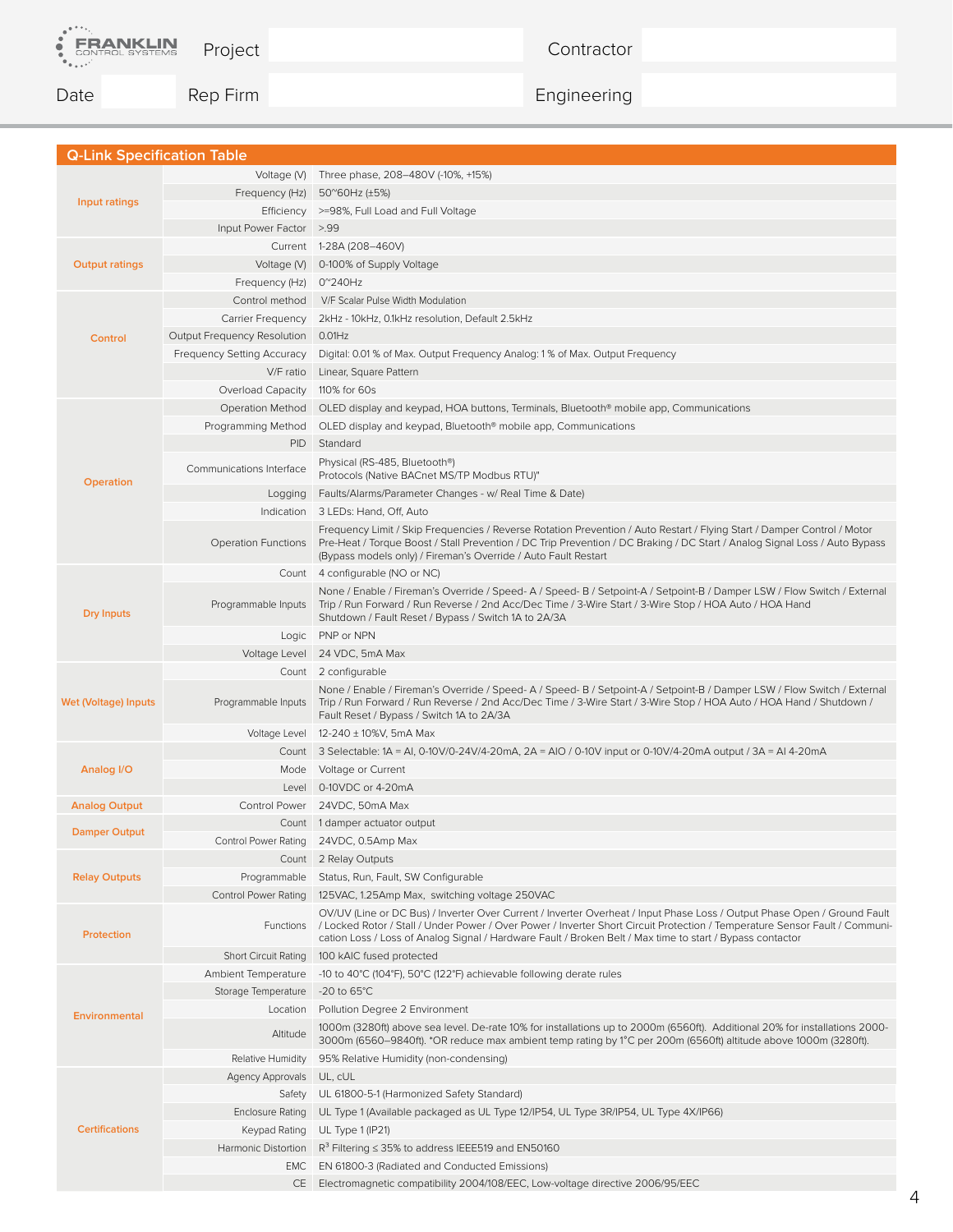| <b>ERANKLIN</b> | Project  | Contractor  |  |
|-----------------|----------|-------------|--|
| Date            | Rep Firm | Engineering |  |

### Q-LINK WIRING DIAGRAMS (1–28A)



*\*For general reference only, not field wiring. Consult installation instructions.*